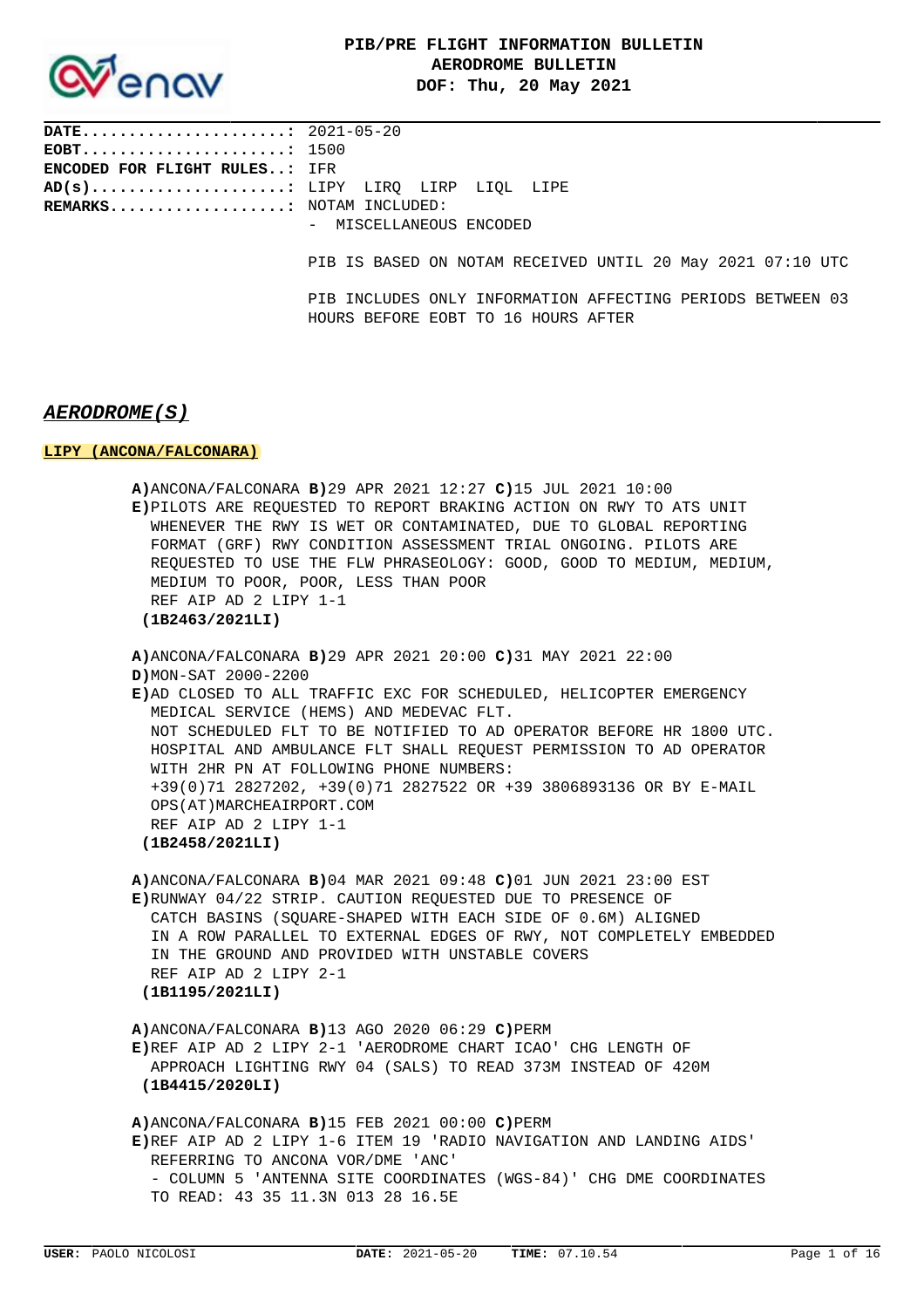



 - COLUMN 6 'ELEVATION OF DME ANTENNA' TO READ: 268M AMSL INSTEAD OF 273M AMSL - COLUMN 7 'DESIGNATED OPERATIONAL COVERAGE LIMITATIONS' CHG TO READ: 100NM/50000FT LIMITATION AT 40NM SECTOR 080DEG/180DEG MRA 5000FT SECTOR 180DEG/210DEG MRA 10000FT SECTOR 210DEG/280DEG MRA 7000FT SECTOR 280DEG/320DEG MRA 4000FT SECTOR 320DEG/080DEG MRA 3000FT - COLUMN 8 'REMARKS' DELETE POINT 2) AND 3)  **(1B0753/2021LI) A)**ANCONA/FALCONARA **B)**01 MAR 2021 13:13 **C)**29 MAY 2021 23:59 EST **E)**NEW MOBILE OBSTACLE ERECTED PENETRATING TAKE-OFF FLIGHT PATH AREA RWY04 NEAREST PSN 2916.3M AFTER THR04 ON RCL ON TAKE-OFF DIRECTION COORD (WGS-84): 433736.3N 0132235.7E MAX ELEV AGL 7.5M/24.6FT MAX ELEV AMSL 15.2M/49.9FT RMK: ICAO SIGNAL UNPROVIDED REF AIP AD 2 LIPY 3-1  **(1B1099/2021LI) A)**ANCONA/FALCONARA **B)**01 MAR 2021 13:11 **C)**29 MAY 2021 23:59 EST **E)**MOBILE OBSTACLE (MEN AND EQUIPMENT) WORKING INSIDE AREA DEFINED BY FLW POINTS PSN COORD (WGS-84): 1 - 433740.4N 0132229.7E 2 - 433740.7N 0132230.0E 3 - 433734.6N 0132239.9E 4 - 433732.1N 0132241.7E 5 - 433731.9N 0132241.3E 6 - 433734.4N 0132239.5E 7 - 433740.4N 0132229.7E PENETRATING TAKE-OFF CLIMB SURFACE RWY04 AND APPROACH SURFACE RWY22 MAX ELEV AGL 7.5M/24.6FT MAX ELEV AMSL 15.2M/49.9FT ICAO SIGNAL UNPROVIDED REF AOC TYPE B NR PY 3/3  **(1B1098/2021LI) LIRQ (FIRENZE/PERETOLA) A)**FIRENZE/PERETOLA **B)**02 APR 2021 22:00 **C)**PERM **E)**REF AIP AD 2 LIRQ 2-1 'AERODROME CHART ICAO' AND AIP AD 2 LIRQ 1-6 ITEM 12 'RWY PHYSICAL CHARACTERISTICS' BOX 13, 'REMARKS' RWY05, ADD POINT 6 AS FLW: - PAVED SURFACE BEYOND RWY END 23 IS AVAILABLE FOR LINE UP RWY23 ADD POINT 5 AS FLW: - PAVED SURFACE BEYOND RWY END 05 IS AVAILABLE FOR LINE UP  **(1B1807/2021LI) A)**FIRENZE/PERETOLA **B)**15 APR 2021 05:00 **C)**PERM

**E)**REF AIP AD 2 LIRQ 1-9 ITEM 20 'LOCAL TRAFFIC REGULATIONS' BOX 5 'SPECIAL OPERATIONAL PRACTICE FOR MINIMUM RWY OCCUPANCY' CHG AS FLW: IN ORDER TO GUARANTEE MINIMUN RUNWAY OCCUPANCY PILOTS OF DEPARTING AIRCRAFT SHALL: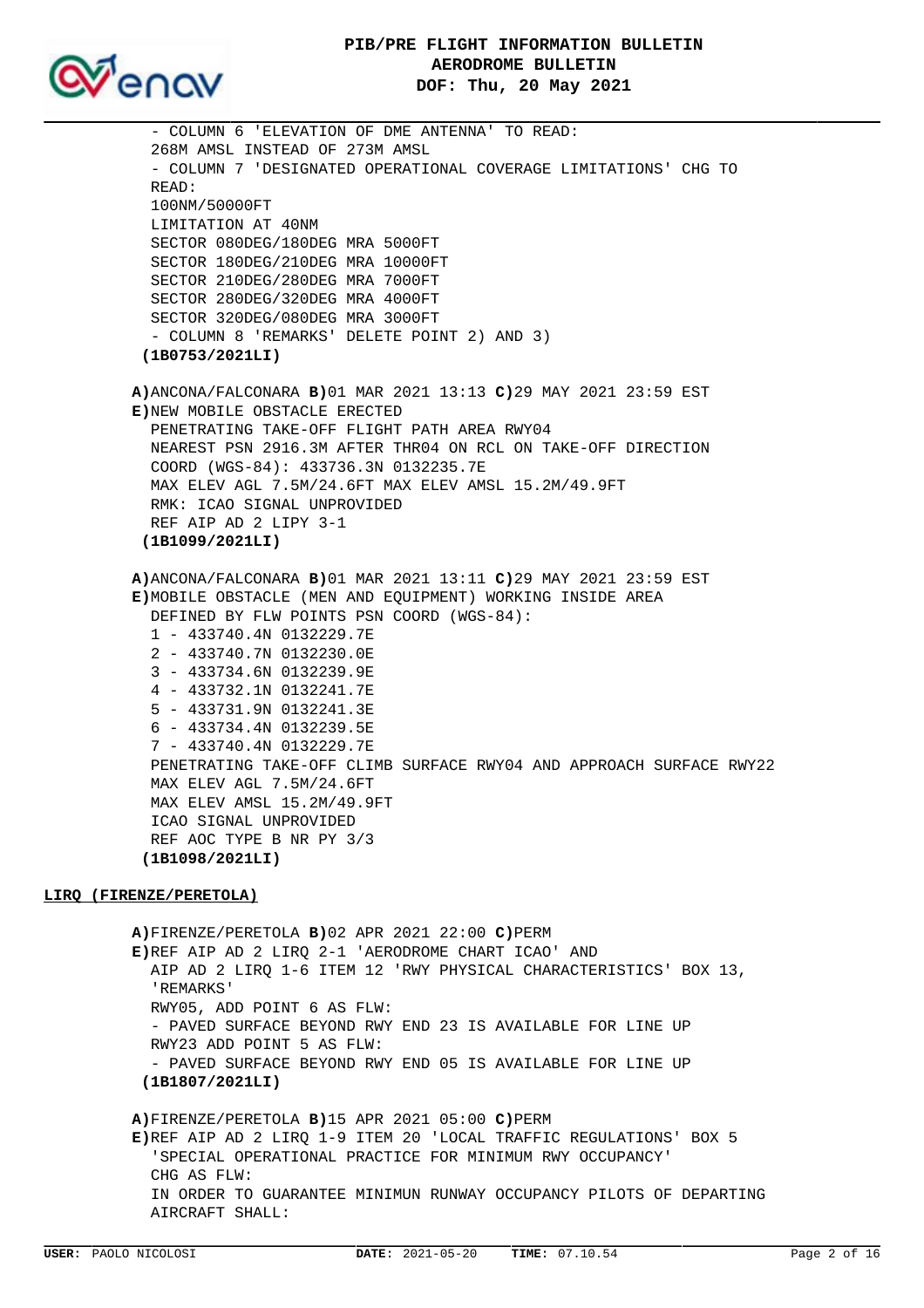

 - AS FAR AS POSSIBLE, COMPLETE PRE-FLIGHT CHECKS BEFORE LINE-UP, OTHER CHECKS AFTER LINE-UP SHALL BE CARRIED OUT AS QUICKLY AS POSSIBLE - COMPLY WITH ATC CLEARANCE TO LINE-UP WITHOUT ANY DELAY. - START TAKE-OFF RUN IMMEDIATELY AFTER TAKE-OFF CLEARANCE. PILOTS UNABLE TO COMPLY WITH ALL THE ABOVE PRESCRIPTIONS SHALL INFORM ATC UNIT 'FIRENZE TWR' PRIOR TO LINING-UP.  **(1B1433/2021LI) A)**FIRENZE/PERETOLA **B)**20 MAG 2021 07:00 **C)**31 MAY 2021 16:00 **D)**DAILY 0700-1600 **E)**INSTRUMENT APPROACH PROCEDURE. FLW RESTRICTIONS APPLY DUE TO CIV UNMANNED ACFT ACTIVITY ANNOUNCED BY NOTAM W0973/21: 1. ILS-Z RWY05 CAT A/B/C MISSED APPROACH MNM CLIMB GRADIENT 3.5 PER CENT AND OCA(OCH) CAT A 635(512) CAT B 647(524) CAT C 655(532) SUSPENDED 2. ILS-Y RWY05 CAT A/B/C SUSPENDED REF AIP AD2 LIRQ 5  **(1B2844/2021LI) A)**FIRENZE/PERETOLA **B)**04 MAG 2021 15:30 **C)**01 AUG 2021 21:59 EST **E)**OBSTACLE BUILDING PENETRATING APPROACH SURFACE RWY05 PSN COORD : 434759.8N 0111135.8E MAX ELEV AGL 17.1M/56.1FT MAX ELEV AMSL 58.9M/193.2FT ICAO SIGNAL UNPROVIDED OBSTACLE TRANSMISSION-LINE PENETRATING APPROACH SURFACE RWY05 PSN COORD : 434727.7N 0111102.0E MAX ELEV AGL 46.4M/152.2FT MAX ELEV AMSL 81.5M/267.4FT ICAO SIGNAL UNPROVIDED OBSTACLES BUILDING PENETRATING TAKE-OFF CLIMB RWY05 PSN COORD : 434955.1N 0111304.3E MAX ELEV AGL 20.2M/66.3FT MAX ELEV AMSL 112.0M/367.4FT 434954.9N 0111304.2E MAX ELEV AGL 18.4M/60.4FT MAX ELEV AMSL 110.0M/360.9FT OBSTACLE ANTENNA PENETRATING TAKE-OFF CLIMB RWY05 PSN COORD : 434915.8N 0111308.8E MAX ELEV AGL 28.8M/94.5FT MAX ELEV AMSL 85.6M/280.8FT OBSTACLE POLE PENETRATING TAKE-OFF CLIMB RWY05 PSN COORD : 434907.8N 0111300.4E MAX ELEV AGL 11.3M/37.1FT MAX ELEV AMSL 61.2M/200.8FT ICAO SIGNAL UNPROVIDED OBSTACLE BUILDING PENETRATING TAKE-OFF CLIMB RWY05 PSN COORD : 434913.5N 0111304.7E MAX ELEV AGL 23.3M/76.4FT MAX ELEV AMSL 77.4M/253.9FT OBSTACLE BUILDING PENETRATING TRANSITIONAL SURFACE RWY05 PSN COORD : 434756.9N 0111136.4E MAX ELEV AGL 23.2M/76.1FT MAX ELEV AMSL 60.9M/199.8FT 434756.9N 0111136.1E MAX ELEV AGL 22.6M/74.1FT MAX ELEV AMSL 60.2M/197.5FT ICAO SIGNAL UNPROVIDED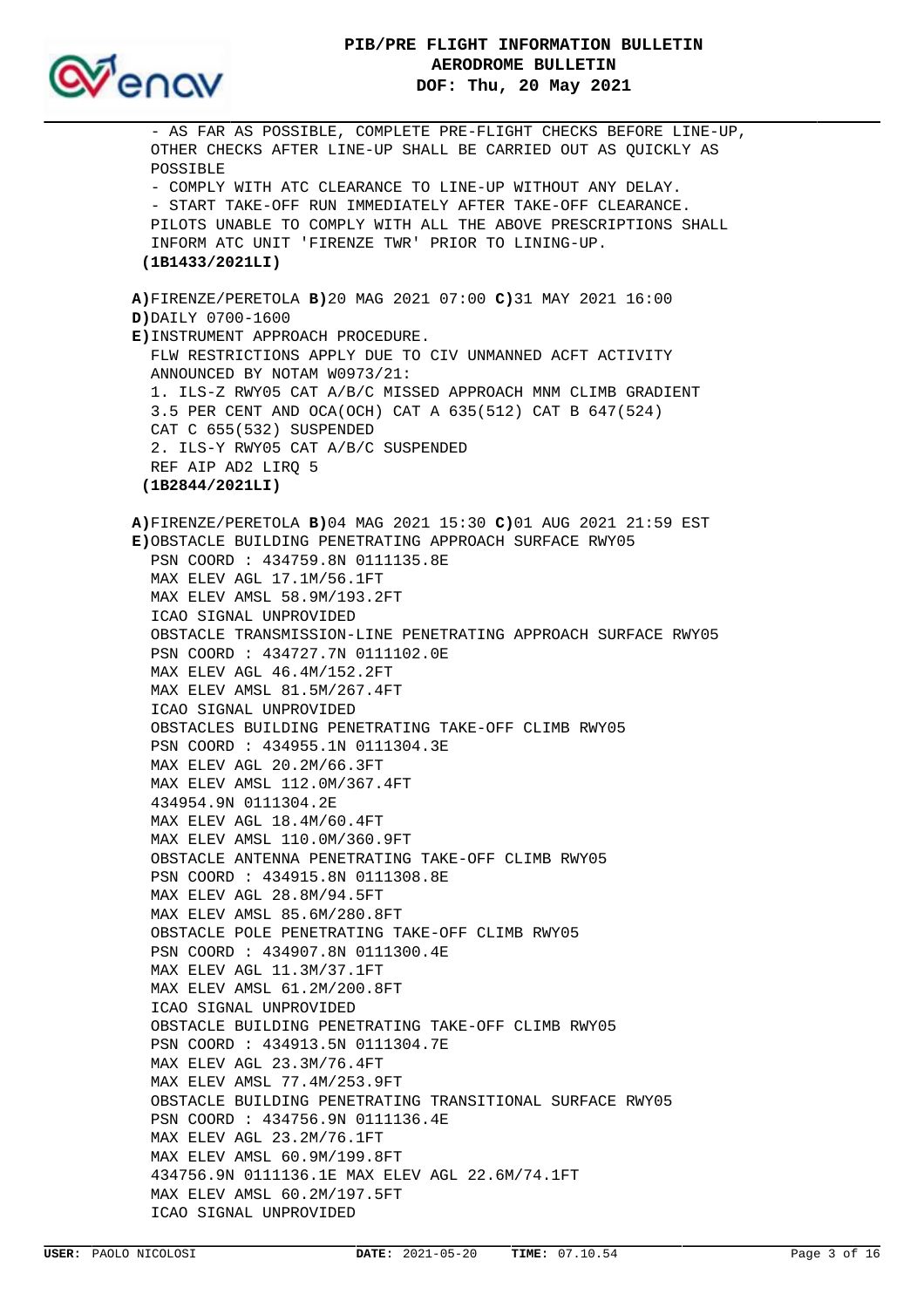# **PIB/PRE FLIGHT INFORMATION BULLETIN AERODROME BULLETIN DOF: Thu, 20 May 2021**



 OBSTACLE POLE PENETRATING TRANSITIONAL SURFACE RWY05 PSN COORD : 434822.0N 0111209.4E MAX ELEV AGL 9.8M/32.2FT MAX ELEV AMSL 46.8M/153.5FT ICAO SIGNAL UNPROVIDED OBSTACLE BUILDING PENETRATING TRANSITIONAL SURFACE RWY05 PSN COORD : 434745.7N 0111329.2E MAX ELEV AGL 62.9M/206.4FT MAX ELEV AMSL 107.9M/354.0FT ICAO SIGNAL UNPROVIDED OBSTACLE TRANSMISSION-LINE PENETRATING APPROACH SURFACE RWY23 PSN COORD : 434936.1N 0111414.8E MAX ELEV AGL 15.4M/50.5FT MAX ELEV AMSL 214.4M/703.4FT ICAO SIGNAL UNPROVIDED OBSTACLE TRANSMISSION-LINE PENETRATING APPROACH SURFACE RWY23 PSN COORD : 434933.4N 0111349.1E MAX ELEV AGL 22.7M/74.5FT MAX ELEV AMSL 156.7M/514.1FT ICAO SIGNAL UNPROVIDED OBSTACLE TRANSMISSION-LINE PENETRATING APPROACH SURFACE RWY23 PSN COORD : 434934.4N 0111358.3E MAX ELEV AGL 16.5M/54.1FT MAX ELEV AMSL 165.8M/544.0FT ICAO SIGNAL UNPROVIDED OBSTACLE TRANSMISSION-LINE PENETRATING APPROACH SURFACE RWY23 PSN COORD : 434935.1N 0111404.7E MAX ELEV AGL 18.3M/60.0FT MAX ELEV AMSL 196.6M/645.0FT ICAO SIGNAL UNPROVIDED OBSTACLE TRANSMISSION-LINE PENETRATING APPROACH SURFACE RWY23 PSN COORD : 434935.7N 0111410.3E MAX ELEV AGL 15.4M/50.5FT MAX ELEV AMSL 202.2M/663.4FT ICAO SIGNAL UNPROVIDED OBSTACLE SPIRE PENETRATING APPROACH SURFACE RWY23 PSN COORD : 434936.4N 0111339.7E MAX ELEV AGL 24.7M/81.0FT MAX ELEV AMSL 193.3M/634.2FT OBSTACLE TRANSMISSION-LINE PENETRATING APPROACH SURFACE RWY23 PSN COORD : 434933.5N 0111334.6E MAX ELEV AGL 19.5M/64.0FT MAX ELEV AMSL 150.2M/492.8FT ICAO SIGNAL UNPROVIDED OBSTACLE TRANSMISSION-LINE PENETRATING APPROACH SURFACE RWY23 PSN COORD : 434932.3N 0111338.6E MAX ELEV AGL 17.3M/56.8FT MAX ELEV AMSL 164.2M/538.7FT ICAO SIGNAL UNPROVIDED OBSTACLE POLE PENETRATING TAKE-OFF CLIMB SURFACE RWY23 PSN COORD : 434446.4N 0110613.3E MAX ELEV AGL 31.5M/103.3FT MAX ELEV AMSL 301.3M/988.5FT ICAO SIGNAL UNPROVIDED OBSTACLE BUILDING PENETRATING TAKE-OFF CLIMB SURFACE RWY23 PSN COORD : 434804.4N 0111132.4E MAX ELEV AGL 11.3M/37.1FT MAX ELEV AMSL 51.6M/169.3FT ICAO SIGNAL UNPROVIDED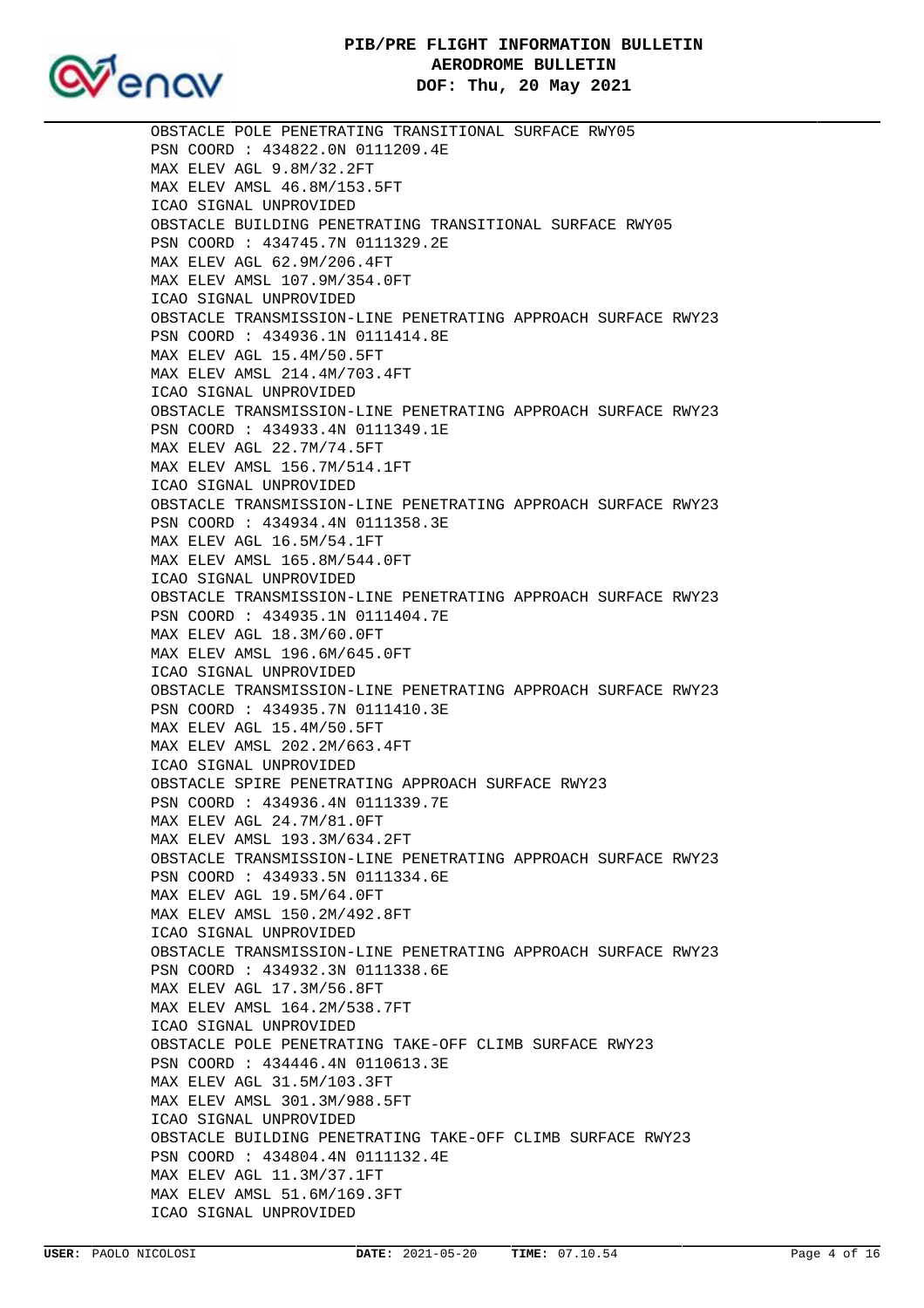# **PIB/PRE FLIGHT INFORMATION BULLETIN AERODROME BULLETIN DOF: Thu, 20 May 2021**



 OBSTACLE TRANSMISSION-LINE PENETRATING TAKE-OFF CLIMB SURFACE RWY23 PSN COORD : 434726.1N 0111044.5E MAX ELEV AGL 42.4M/139.1FT MAX ELEV AMSL 81.7M/268.0FT ICAO SIGNAL UNPROVIDED OBSTACLE BUILDING PENETRATING CONICAL SURFACE PSN COORD : 434623.9N 0111122.8E MAX ELEV AGL 62.4M/204.7FT MAX ELEV AMSL 103.0M/337.9FT 434624.4N 0111123.2E MAX ELEV AGL 60.6M/198.8FT MAX ELEV AMSL 101.1M/331.7FT ICAO SIGNAL UNPROVIDED OBSTACLE BRIDGE PENETRATING INNER HORIZONTAL SURFACE PSN COORD : 434721.3N 0111144.1E MAX ELEV AGL 51.8M/169.9FT MAX ELEV AMSL 95.4M/313.0FT ICAO SIGNAL UNPROVIDED REF AOC TYPE B NR RQ 4/2  **(1B2571/2021LI) A)**FIRENZE/PERETOLA **B)**22 APR 2021 06:00 **C)**11 JUN 2021 18:00 **D)**MON-FRI 0600-1800 **E)**STANDARD INSTRUMENT DEPARTURE MAREL 5M SUSPENDED TO MIL PJE ANNOUNCED BY NOTAM W0693/21 RMK: ABOVE MENTIONED RESTRICTION SHALL BE APPLIED ON TACTICAL BASIS BY FIRENZE APP REF AIP AD 2 LIRQ 6-1  **(1B2192/2021LI) A)**FIRENZE/PERETOLA **B)**22 APR 2021 06:00 **C)**11 JUN 2021 18:00 **D)**MON-FRI 0600-1800 **E)**STANDARD INSTRUMENT ARRIVAL FLW STAR SUSPENDED DUE TO MIL PJE ANNOUNCED BY NOTAM W0693/21: - PIS 3X - AKUTO 2X RMK: ABOVE MENTIONED RESTRICTION SHALL BE APPLIED ON TACTICAL BY FIRENZE APP REF AIP AD 2 LIRQ 4-21  **(1B2191/2021LI) A)**FIRENZE/PERETOLA **B)**22 APR 2021 06:00 **C)**11 JUN 2021 18:00 **D)**MON-FRI 0600-1800 **E)**INSTRUMENT APPROACH PROCEDURE. ALL IAP SUSPENDED EXCEPT DIRECT ENTRY FROM GONGA DUE TO MIL PJE ANNOUNCED BY NOTAM W0693/21 RMK: ABOVE MENTIONED RESTRICTION SHALL BE APPLIED ON TACTICAL BASIS BY FIRENZE APP REF AIP AD 2 LIRQ 5  **(1B2182/2021LI) A)**FIRENZE/PERETOLA **B)**16 APR 2021 12:46 **C)**14 JUL 2021 21:59 EST **E)**OBSTACLE ANTENNA PENETRATING INNER ORIZZONTAL SURFACE PSN COORD (WGS-84): 434748.0N 0111338.2E MAX ELEV AGL 54.3M/178.1FT MAX ELEV AMSL 101.3M/332.3FT ICAO SIGNAL UNPROVIDED REF AOC TYPE B NR RQ 4/2

```
 (1B2179/2021LI)
```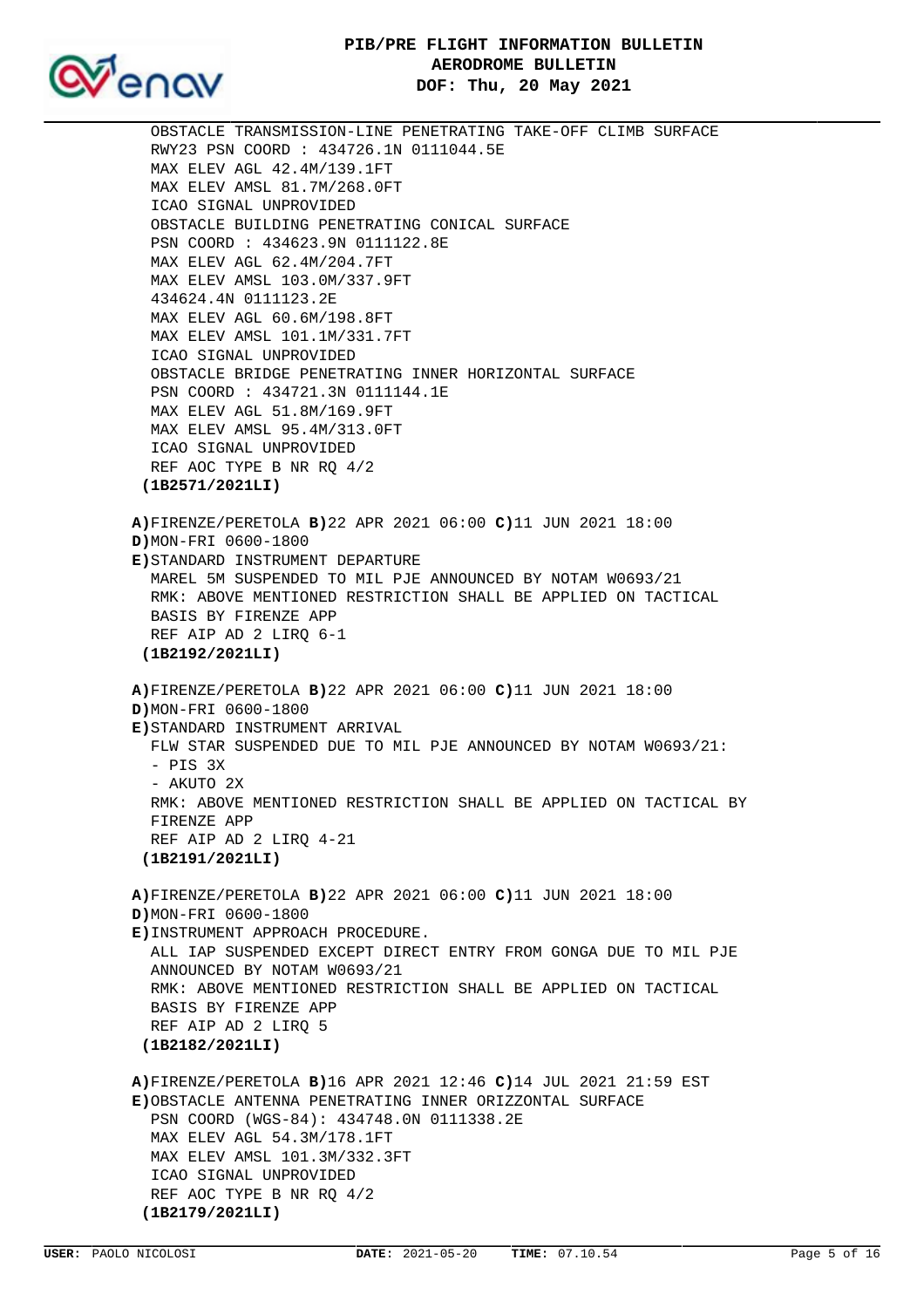



**A)**FIRENZE/PERETOLA **B)**16 APR 2021 12:45 **C)**14 JUL 2021 21:59 EST **E)**OBSTACLE ANTENNA PENETRATING INNER ORIZZONTAL SURFACE PSN COORD (WGS-84): 434743.8N 0111253.8E MAX ELEV AGL 56.8M/186.3FT MAX ELEV AMSL 96.2M/315.6FT ICAO SIGNAL UNPROVIDED REF AOC TYPE B NR RQ 4/2  **(1B2178/2021LI) A)**FIRENZE/PERETOLA **B)**16 APR 2021 10:30 **C)**14 JUL 2021 12:00 EST **E)**OBSTACLE ANTENNA PENETRATING CONICAL SURFACE PSN COORD (WGS-84): 435034.1N 0111451.8E MAX ELEV AGL 44.5M/146.0FT MAX ELEV AMSL 650.3M/2133.5FT ICAO SIGNAL UNPROVIDED REF AOC TYPE B NR RQ 4/2  **(1B2172/2021LI) A)**FIRENZE/PERETOLA **B)**20 MAG 2021 00:00 **C)**02 JUN 2021 23:59 **E)**TRIGGER NOTAM-PERM AIP AIRAC AMDT 4/21 EFFECTIVE DATE 20 MAY 2021 FIRENZE/PERETOLA AD AERODROME OBSTACLES CHARTS TYPE A AND B UPDATED AIRAC IS POSTED AND AVBL ON WEBSITE WWW.ENAV.IT  **(1B2000/2021LI) A)**FIRENZE/PERETOLA **B)**25 MAR 2021 00:00 **C)**20 JUN 2021 23:59 EST **E)**STANDARD INSTRUMENT DEPARTURE MNM XNG LVL ALONG FLW SID RAISED TO FL110 DUE TO RAISED R70-CECINA UPPER VERTICAL LIMIT: - MAREL 5M OVER AKUTO - MAREL 5H OVER RDL 215/30NM PRT VOR/DME REF AIP AD 2 LIRQ 6-5/24  **(1B1612/2021LI) A)**FIRENZE/PERETOLA **B)**25 MAR 2021 00:00 **C)**20 JUN 2021 23:59 EST **E)**STANDARD INSTRUMENT ARRIVAL MNM ENR LVL ALONG MAREL 1Q BTN MAREL-RQ419 RAISED TO FL110 DUE TO RAISED R70-CECINA UPPER VERTICAL LIMIT. REF AIP AD 2 LIRQ 4-1/6  **(1B1608/2021LI) A)**FIRENZE/PERETOLA **B)**19 MAR 2021 13:51 **C)**16 JUN 2021 23:59 EST **E)**INSTRUMENT APPROACH PROCEDURE RNP Y RWY05 (LPV ONLY) CAT A/B/C TEMPORARILY SUSPENDED DUE TO ENTERING IN FORCE ITALIAN CIVIL AVIATION AUTHORITY ATM 09 REF AIP AD 2 LIRQ 5-9  **(1B1536/2021LI) A)**FIRENZE/PERETOLA **B)**15 APR 2021 05:00 **C)**28 JUN 2021 21:00 EST **E)**PILOTS UNLESS OTHERWISE INSTRUCTED BY ATC UNIT SHALL PAY ATTENTION TO COMPLY WITH SPEED RESTRICTIONS DETAILED BELOW PERFORMING ONE OF THE UNDERLISTED INSTR APCH PROC: 1. 'ILS-Z RWY05', 'ILS-Y RWY05', 'RNP-Z RWY05', 'RNP-Y RWY05': - IAS MAX 180KT AT A DISTANCE OF 13NM FROM RWY THR - IAS MAX 160KT AT A DISTANCE OF 5NM FROM RWY THR 2. 'VOR RWY05', LOC-Z RWY05 AND 'LOC-Y RWY05': - IAS MAX 180KT STARTING THE TURN TO INTERCEPT THE APPROPRIATE RDL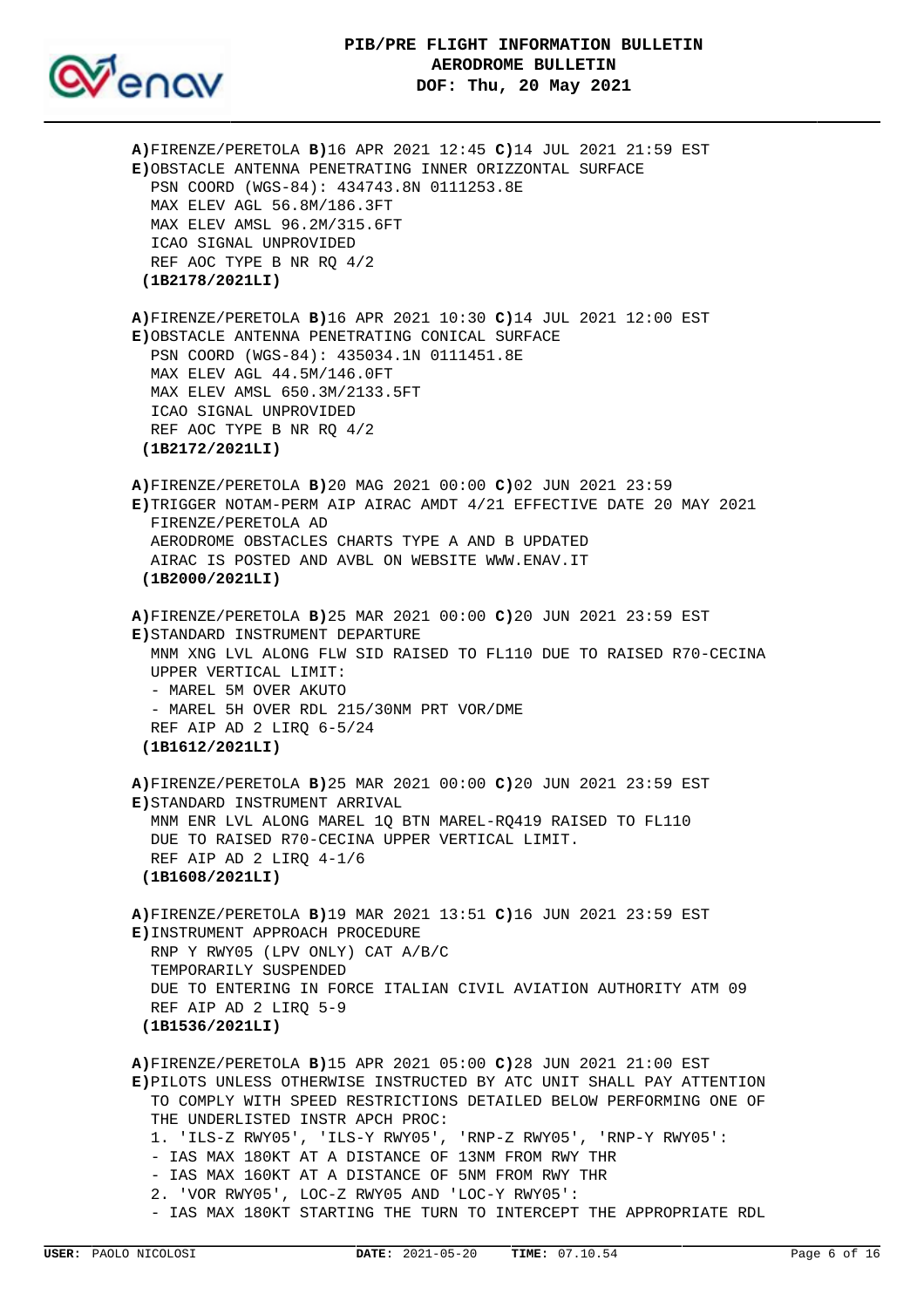

 FOR VOR APCH, OR AT A DISTANCE OF 13NM FROM RWY THR - IAS MAX 160KT AT A DISTANCE OF 5NM FROM RWY THR REF AIP AD 2 LIRQ 5-1 AND NOTAM PERM A1608/2021  **(1B1435/2021LI) A)**FIRENZE/PERETOLA **B)**12 APR 2021 00:01 **C)**11 JUN 2021 23:59 **D)**APR 12 13 16 19 20 23 26-30 MAY 03-07 10-14 17-21 24-28 31 JUN 01 03 04 07-11 SR-SS PLUS 30, APR 14 15 21 AND 22 SR-2200 **E)**STANDARD INSTRUMENT ARRIVAL BEROK 2X SUSPENDED DUE TO MIL PJE ANNOUNCED BY NOTAM W0474/21 RMK: ABOVE MENTIONED RESTRICTION SHALL BE APPLIED ON TACTICAL BASIS REF AIP AD 2 LIRQ 4  **(1B1401/2021LI) A)**FIRENZE/PERETOLA **B)**01 MAR 2021 14:25 **C)**28 MAY 2021 21:59 EST **E)**FIRENZE TWR WILL PROVIDE, ON PILOT'S SPECIFIC REQUEST AND ON TRIAL BASIS, 'TAIL' AND 'CROSS' COMPONENTS OF THE SURFACE WIND, AS INDICATED ON LOCAL ATS DISPLAYS. 'TAIL' AND 'CROSS' COMPONENTS ARE RESPECTIVELY DIRECTED: - ALONG THE RWY CENTRE LINE, FOR THE TAIL WIND - PERPENDICULARLY TO THE RWY CENTRE LINE, FOR THE CROSS WIND TAIL COMPONENT DIRECTION CORRESPONDS TO THE DIRECTION OF RWY UTILIZATION. CROSS/TAIL COMPONENTS: - ARE OBTAINED FROM THE 2 MINUTES AVERAGE SURFACE WIND, MEASURED AS IN AIP GEN 3.5-3, PARAGRAPH 3.1.1, POINT 'A', NOT TAKING GUSTS INTO ACCOUNT - ARE NOT AVAILABLE WHEN THE 2 MINUTES AVERAGE SURFACE WIND IS REPORTED 'VRB' OR 'CALM'. PILOT'S PHRASEOLOGY FOR TAIL/CROSS WIND COMPONENTS REQUEST IS: 'FIRENZE TWR, (AIRCRAFT IDENTIFICATION) REQUEST TAIL/CROSS WIND' TWR PHRASEOLOGY TO ANSWER PILOT'S REQUEST IS: '(AIRCRAFT IDENTIFICATION) WIND (DIRECTION) DEGREES (SPEED) KNOTS, TAIL/CROSS WIND (SPEED) KNOTS' REF AIP AD 2 LIRQ 1-7  **(1B1104/2021LI) A)**FIRENZE/PERETOLA **B)**23 FEB 2021 12:02 **C)**23 MAY 2021 23:59 EST **E)**NEW OBSTACLE ERECTED CRANE PENETRATING INNER HORIZONTAL SURFACE PSN COORD (WGS84): 434834.2N 0111032.6E MAX ELEV AGL 58.5M/191.9FT MAX ELEV AMSL 94.1M/308.7FT ROTATING JIB 58.8M ICAO SIGNAL PROVIDED REF AOC TYPE B NR RQ 4/2  **(1B0922/2021LI) LIRP (PISA/S.GIUSTO)**

# **A)**PISA/S.GIUSTO **B)**20 MAG 2021 11:30 **C)**20 MAY 2021 16:00 **E)**APRON TAXILANE 'P' ON CIVIL APRON AVAILABLE WITH 30MIN PN DUE TO WIP RMK: PRESENCE MEN AND EQPT REF AIP AD 2 LIRP 2-11  **(1B2821/2021LI)**

**A)**PISA/S.GIUSTO **B)**14 MAG 2021 11:29 **C)**04 JUN 2021 22:00 **E)**IN CASE OF POOR VISIBILITY CONTIDITIONS ONLY ONE ACFT PER TIME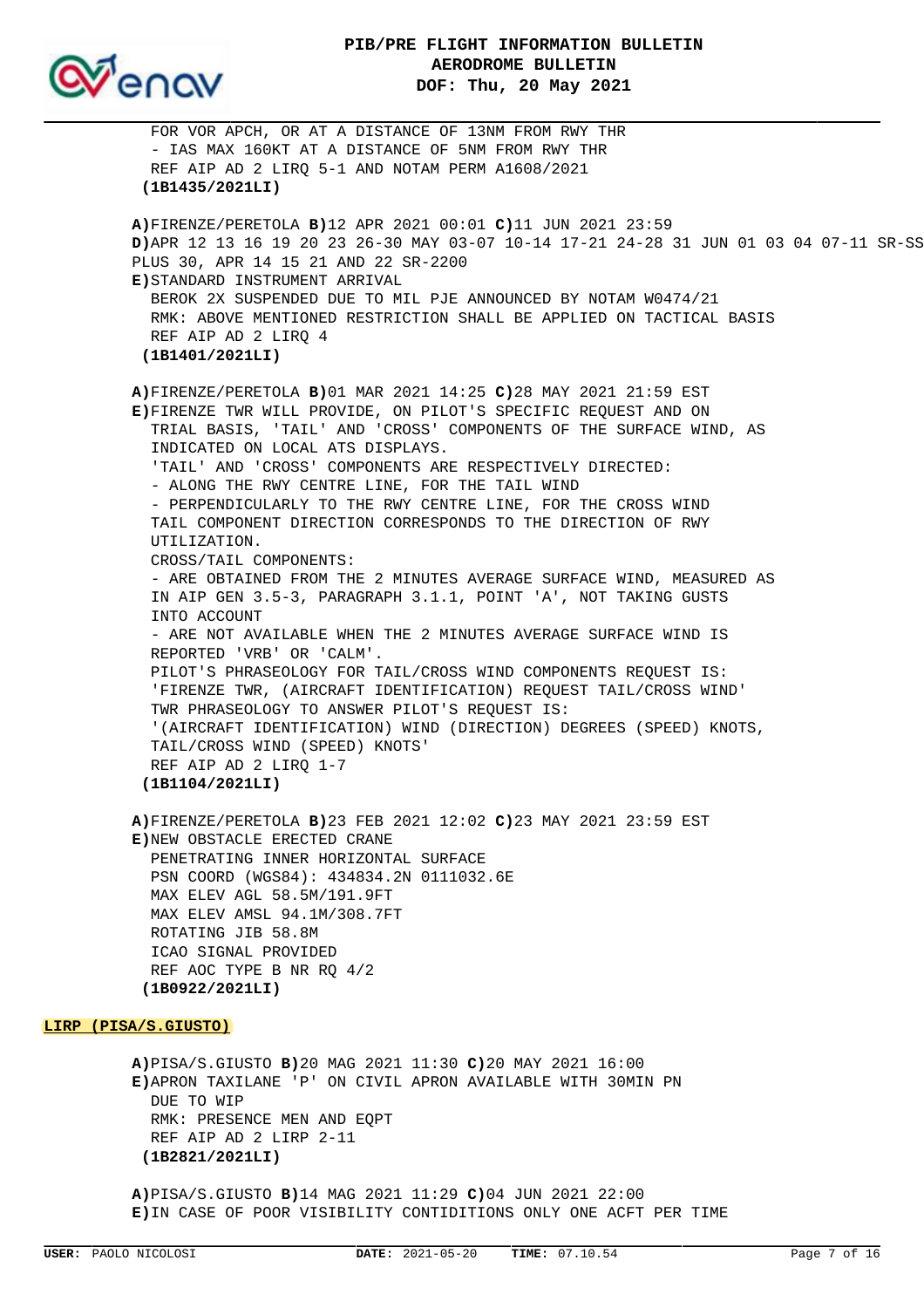

 WILL BE ALLOWED ON MOVEMENT AREA SINCE RVR WILL BE LOWER THAN 1500M DUE TO WIP ON THR 04L. REF AIP AD2 LIRP 1-11  **(1B2771/2021LI) A)**PISA/S.GIUSTO **B)**14 MAG 2021 11:27 **C)**04 JUN 2021 22:00 **E)**LANDING AND TAKE-OFF OPS RWY 04L/22R NOT ALLOWED DUE TO WIP. RWY AVAILABLE AS TAXIWAY ONLY FROM INT TWY 'B' TO INT TWY 'E'. AERODROME CHART AND HOT SPOT MAP RWY 04L/22R SUSPENDED REF AIP AD2 LIRP 2-3/7  **(1B2770/2021LI) A)**PISA/S.GIUSTO **B)**14 MAG 2021 10:25 **C)**04 JUN 2021 22:00 **E)**TWY 'A' BTN RUNWAY HOLDING POSITION (RHP) AND RWY 04L/22R CLOSED. REF AIP AD 2 LIRP 2-1  **(1B2767/2021LI) A)**PISA/S.GIUSTO **B)**14 MAG 2021 10:23 **C)**04 JUN 2021 22:00 **E)**DIVERTED CIVIL ACFT WITH ICAO CODE 'D', 'E', AND 'F' NOT ADMITTED DUE TO WIP. REF AIP AD 2 LIRP 1-1  **(1B2766/2021LI) A)**PISA/S.GIUSTO **B)**14 MAG 2021 10:18 **C)**04 JUN 2021 22:00 **E)**TFC MAY BE SUBJ DLA DUE TO WIP. REF AIP AD 2 LIRP 1-1  **(1B2765/2021LI) A)**PISA/S.GIUSTO **B)**14 MAG 2021 10:18 **C)**04 JUN 2021 22:00 **E)**TAXIWAY 'T5' CLOSED DUE TO WIP. REF AIP AD 2 LIRP 2-1  **(1B2764/2021LI) A)**PISA/S.GIUSTO **B)**14 MAG 2021 10:11 **C)**04 JUN 2021 22:00 **E)**WHENEVER AN ACFT EXPERIENCES A COMMUNICATION FAILURE AFTER LANDING ON RWY 22L, IT WILL VACATE AND WAIT ON TWY B DUE TO WIP ON THR04L. REF AIP AD 2 LIRP 1-11  **(1B2761/2021LI) A)**PISA/S.GIUSTO **B)**14 MAG 2021 10:10 **C)**04 JUN 2021 22:00 **D)**DAILY 0500-2200 **E)**SCHEDULED FLIGHTS ICAO CODE 'E' AND 'F' ARE ADMITTED AS FLW: - LANDING FROM RWY 04R ONLY, - TAKE OFF FROM RWY 22L ONLY DUE TO WIP REF AIP AD 2 LIRP 1-1  **(1B2760/2021LI) A)**PISA/S.GIUSTO **B)**14 MAG 2021 10:09 **C)**04 JUN 2021 22:00 **E)**IN ORDER TO DEPART FROM RWY 04R, ACFT MUST TAXI FROM APRON ALONG RWY 22R UNTIL RHP (RWY HLDG POSITION) B. LINING-UP ON RWY 04R WILL TAKE PLACE AFTER BACK-TRACK AS INSTRUCTED BY TWR, IN ACCORDANCE WITH LOCAL TFC, DUE TO WIP. REF AIP AD 2 LIRP 1-10  **(1B2759/2021LI) A)**PISA/S.GIUSTO **B)**14 MAG 2021 09:50 **C)**04 JUN 2021 22:00 **E)**LOW VISIBILITY PROCEDURE CHART SUSPENDED DUE TO WIP. RMK: WHEN LVP ARE IN FORCE FOLLOW STRICTLY FOLLOW-ME CAR INSTRUCTION. REF AIP AD 2 LIRP 2-9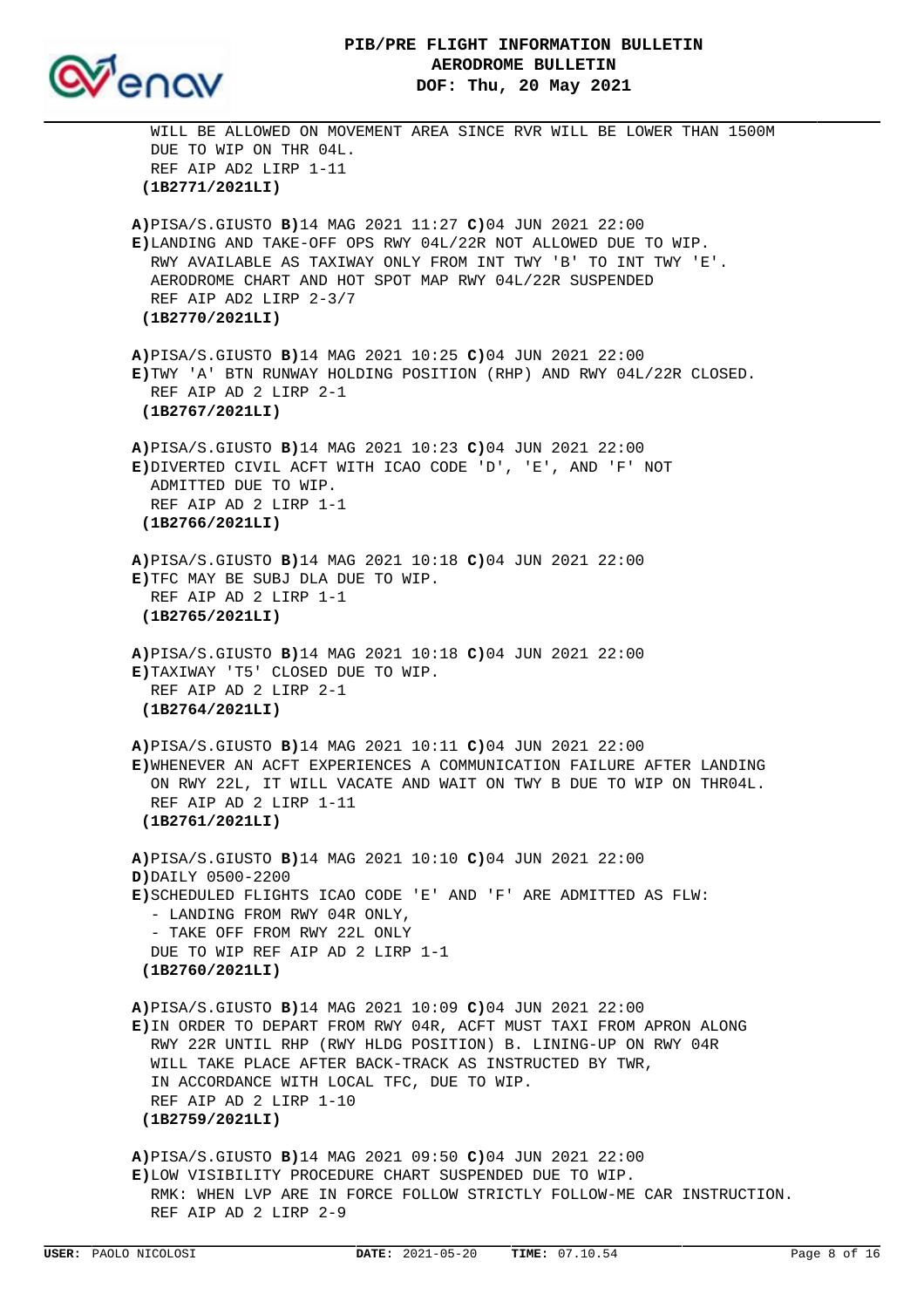

#### **(1B2758/2021LI)**

**A)**PISA/S.GIUSTO **B)**14 MAG 2021 09:50 **C)**04 JUN 2021 22:00 **E)**TAXIWAY 'AA' NOT AVAILABLE FOR LINING UP AND DEPARTURE OPERATIONS. REF AIP AD 2 LIRP 2-1  **(1B2757/2021LI) A)**PISA/S.GIUSTO **B)**17 MAG 2021 06:30 **C)**21 MAY 2021 18:00 **E)**ACFT STAND 50 CLOSED DUE TO WIP. RMK: PRESENCE MEN AND EQPT. REF AIP AD2 LIRP 2-11  **(1B2733/2021LI) A)**PISA/S. GIUSTO **B)**03 MAG 2021 04:43 **C)**23 JUL 2021 15:00 EST **E)**ACFT STANDS 23 AND 40 CLSD DUE TO WIP ON CIVIL APRON REF AIP AD 2 LIRP 2-11  **(1B2510/2021LI) A)**PISA/S.GIUSTO **B)**14 APR 2021 09:57 **C)**12 JUL 2021 11:00 EST **E)**TAXIWAY 'E' AVBL ONLY FOR ACFT UP TO ICAO CODE 'D' INCLUDED REF AIP AD 2 LIRP 1-10  **(1B2116/2021LI) A)**PISA/S.GIUSTO **B)**07 APR 2021 15:32 **C)**05 JUL 2021 10:00 **E)**ACFT STAND 29 STOP 1 ON CIVIL APRON NOT AVALAIBLE. REF AIP AD2 LIRP 2-11  **(1B1978/2021LI) A)**PISA/S.GIUSTO **B)**07 APR 2021 07:46 **C)**05 JUL 2021 10:00 EST **E)**VISIBILIMETER 2253M FM THR RWY04R, 120M FM RCL RIGHT SIDE (END) UNSERVICEABLE REF AIP GEN 3.5-40  **(1B1967/2021LI) A)**PISA/S.GIUSTO **B)**31 MAR 2021 10:43 **C)**29 JUN 2021 08:00 EST **E)**PAPI RWY04R LEFT WING BAR UNSERVICEABLE REF AIP AD 2 LIRP 1-1  **(1B1835/2021LI) A)**PISA/S.GIUSTO **B)**03 MAR 2021 10:40 **C)**PERM **E)**REF AIP AD2 LIRP 1-10 ITEM 20 'LOCAL TRAFFIC REGULATION' BOX 1 'RUNWAY PREFERENTIAL USE' CHG THE ALTERNATIVE SCENARIO IN ENGLISH VERSION AS FOLLOWS: THE ALTERNATIVE SCENARIO PROVIDES: -RWY 04L/22R AS ACTIVE RUNWAY (SEE 'OPERATION ON RWY 04L/22R'), -RWY 04R/22L AS MAIN TAXI ROUTE OTHER DATA UNCHANGED  **(1B1161/2021LI) A)**PISA/S.GIUSTO **B)**07 MAG 2021 09:20 **C)**07 JUN 2021 08:30 EST **E)**PISA TACAN 'PIN' CH 20X ON TEST, DO NOT USE REF AIP AD 2 LIRP 1-10  **(1A2833/2021LI) A)**PISA/S.GIUSTO **B)**18 MAG 2021 14:40 **C)**16 AUG 2021 10:00 EST **E)**AERODROME CONTROL SERVICE. FREQ 120.080MHZ CALL SIGN 'PISA GND' NOT AVBL. RMK: 'PISA GND' PROVIDED ON TWR FREQ 119.105MHZ REF AIP AD 2 LIRP 1-8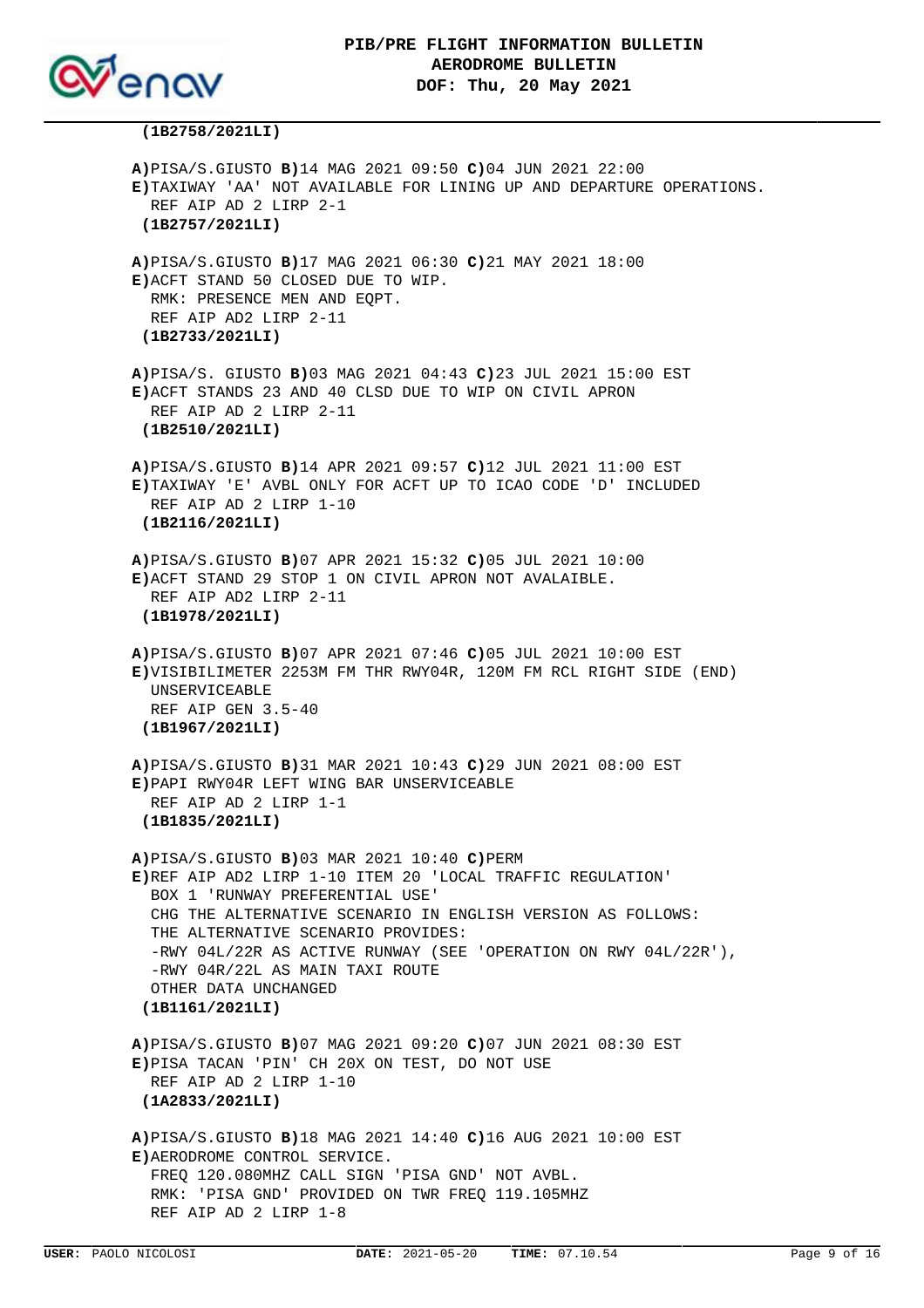

#### **(1B2828/2021LI)**

**A)**PISA/S.GIUSTO **B)**29 APR 2021 07:42 **C)**29 MAY 2021 07:00 EST **E)**OBSTACLE LGT ON TACAN 'PIN' UNSERVICEABLE REF AIP AD 2 LIRP 3-1  **(1B2448/2021LI) A)**PISA/S.GIUSTO **B)**29 APR 2021 07:42 **C)**28 JUL 2021 07:00 EST **E)**OBSTACLE LIGHT ON LATTICE TOWER 434039N0102355E UNSERVICEABLE REF AIP AD 2 LIRP 1-6  **(1B2447/2021LI) A)**PISA/S.GIUSTO **B)**12 APR 2021 00:01 **C)**11 JUN 2021 23:59 **D)**APR 12 13 16 19 20 23 26-30 MAY 03-07 10-14 17-21 24-28 31 JUN 01 03 04 07-11 SR-SS PLUS30, APR 14 15 21 AND 22 SR-2200 **E)**STANDARD INSTRUMENT ARRIVAL. FLW RESTRICTIONS APPLY DUE TO ACT ANNOUNCED BY NOTAM W0474/21 MNM ENR ALT ALONG FLW STAR SEGMENTS RAISED TO FL150: - PRT 2L/1R PRT VOR/DME-PIS VOR/DME - IBRID 2L/2P/1R/1T IBRID-PIS VOR/DME - PRT 2M/1S - IBRID 2M/1S/2N/1U RMK: ABOVE MENTIONED RESTRICTIONS SHALL BE APPLIED ON TACTICAL BASIS BY PISA APP REF AIP AD2 LIRP 4  **(1B1404/2021LI) A)**PISA/S.GIUSTO **B)**12 APR 2021 00:01 **C)**11 JUN 2021 23:59 **D)**APR 12 13 16 19 20 23 26-30 MAY 03-07 10-14 17-21 24-28 31 JUN 01 03 04 07-11 SR-SS PLUS30, APR 14 15 21 AND 22 SR-2200 **E)**STANDARD INSTRUMENT DEPARTURE. FLW SID SUSPENDED DUE TO MIL PJE ANNOUNCED BY NOTAM W0474/21:  $-$  ASVOL 5A/5C - GINAR 8A/8C RMK: ABOVE MENTIONED RESTRICTIONS SHALL BE APPLIED ON TACTICAL BASIS BY PISA APP REF AIP AD2 LIRP 6  **(1B1403/2021LI) A)**PISA/S.GIUSTO **B)**04 MAR 2021 13:46 **C)**PERM **E)**REF AIP AD 2 LIRP SECTION 4 CHG:  $- 4-1$  'STAR VOR' NAME OF BOX 'MSA PIS 25 NM' TO READ 'MSA PIS VOR' AND VALUES OF SECTORS: SECTOR 129DEG-239DEG TO READ 9000 INSTEAD OF 8900 SECTOR 239DEG-034DEG TO READ 5900 INSTEAD OF 5000 SECTOR 034DEG-129DEG TO READ 2700 INSTEAD OF 2500  $-4-5$  'STAR PIS-L' NAME OF BOX 'MSA PIS 25 NM' TO READ 'MSA PIS L' AND VALUES OF SECTORS: SECTOR 149DEG-239DEG TO READ 8300 INSTEAD OF 8100 SECTOR 239DEG-359DEG TO READ 4200 INSTEAD OF 4000 SECTOR 359DEG-149DEG TO READ 2600 INSTEAD OF 2500  **(1B1218/2021LI) A)**PISA/S.GIUSTO **B)**04 MAR 2021 13:29 **C)**PERM **E)**REF AIP AD 2 LIRP SECTION 6 CHG: - 6-1 'INITAL CLIMB PROCEDURE RWY 22L/R', 6-5 'INITAL CLIMB PROCEDURE RWY 04R/04L', 6-9 'SID RWY 04R/RWY 04L' AND 6-13 'SID RWY 22L/RWY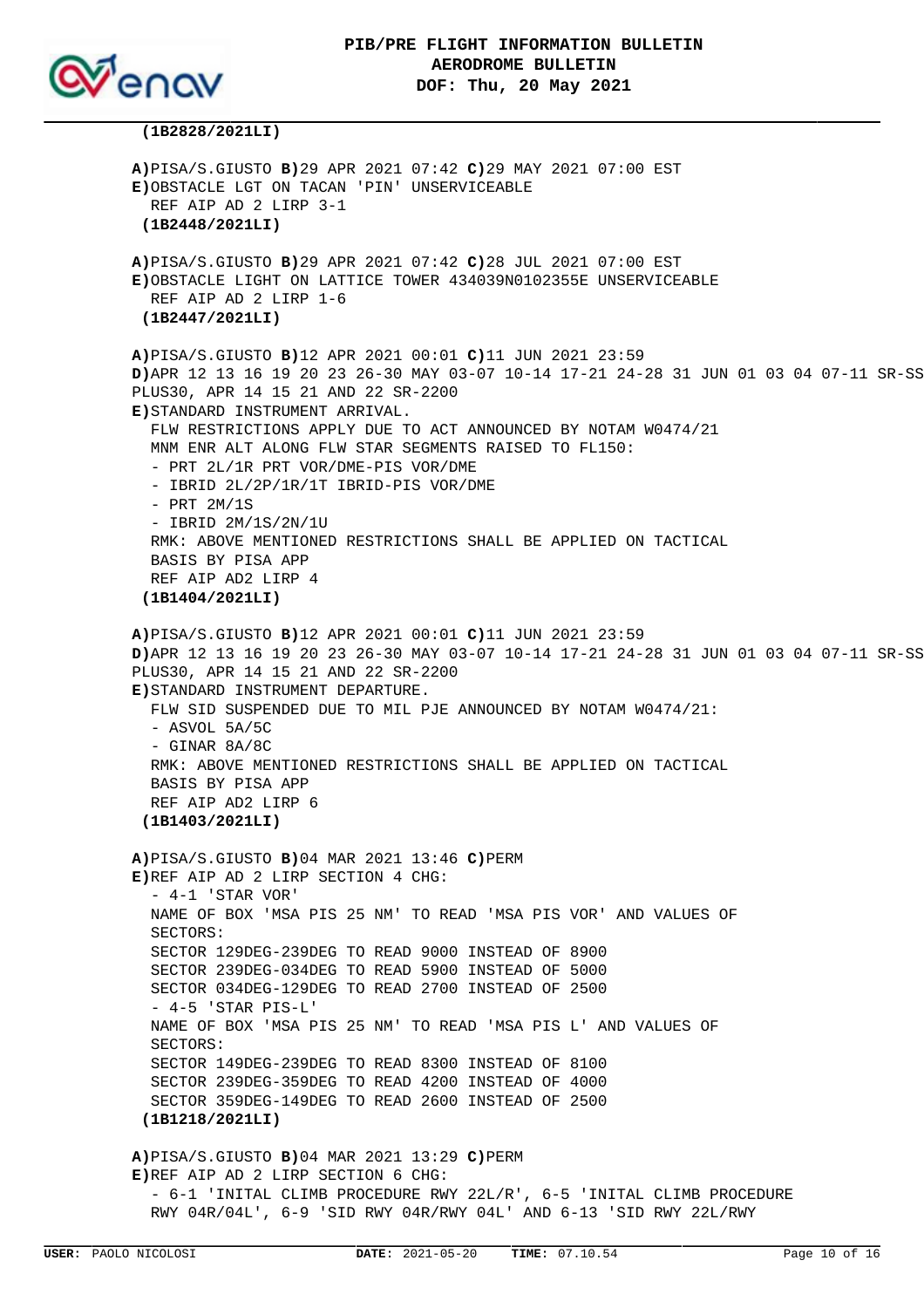SECTOR 129DEG-239DEG 9000 INSTEAD OF 8900 SECTOR 239DEG-034DEG 5900 INSTEAD OF 5000 SECTOR 034DEG-129DEG 2700 INSTEAD OF 2500 AD 2 LIRP 4-15 'STAR RNAV L (DME/DME)' CHG NAME OF BOX 'MSA ARP 25 MN' TO READ 'MSA PIS L' CHG SECTORS AND VALUES OF SECTORS MINIMA AS FLW: SECTOR 149DEG-239DEG 8300 INSTEAD OF 129DEG-239DEG 8900 SECTOR 239DEG-359DEG 4200 INSTEAD OF 239DEG-034DEG 5000 SECTOR 359DEG-149DEG 2600 INSTEAD OF 034DEG-129DEG 2500  **(1B1214/2021LI) A)**PISA/S.GIUSTO **B)**04 MAR 2021 12:40 **C)**PERM **E)**REF AIP AD 2 LIRP 5-19 'PISA/S.GIUSTO RNAV (GNSS) RWY 22L' CHG IN BOX 'MSA PIS VOR' VALUES OF SECTORS MINIMA AS FLW: SECTOR 129DEG-239DEG 9000 INSTEAD OF 8900 SECTOR 239DEG-034DEG 5900 INSTEAD OF 5000 SECTOR 034DEG-129DEG 2700 INSTEAD OF 2500  **(1B1213/2021LI) A)**PISA/S.GIUSTO **B)**04 MAR 2021 12:28 **C)**PERM **E)**REF AIP AD 2 LIRP SECTION 5 'ISTRUMENT APPROACH PROCEDURES' CHG THE FOLLOWING: - 5-9 'VOR-Y RWY04R' AND 5-15 'VOR-Y RWY 04L' IN BOX 'MSA PIS VOR' VALUES OF SECTORS MINIMA SHALL READ: SECTOR 129DEG-239DEG 9000 INSTEAD OF 8900 SECTOR 239DEG-034DEG 5900 INSTEAD OF 5000 SECTOR 034DEG-129DEG 2700 INSTEAD OF 2500 - 5-11 'L RWY 04R' AND 5-17 'L RWY 04L' IN BOX 'MSA L PIS' VALUES OF SECTORS MINIMA SHALL READ: SECTOR 149DEG-239DEG 8300 INSTEAD OF 8100 SECTOR 239DEG-359DEG 4200 INSTEAD OF 4000 SECTOR 359DEG-149DEG 2600 INSTEAD OF 2500 - 5-7 'VOR-Z RWY 04R' AND 5-13 'VOR-Z RWY 04L' NAME OF BOX 'MSA PIS 25 NM' TO READ 'MSA PIS VOR' AND CHG VALUE OF SECTORS MINIMA SHALL READ: SECTOR 129DEG-239DEG 9000 INSTEAD OF 8900 SECTOR 239DEG-034DEG 5900 INSTEAD OF 5000 SECTOR 034DEG-129DEG 2700 INSTEAD OF 2500  **(1B1212/2021LI)**

**A)**PISA/S.GIUSTO **B)**25 MAR 2021 00:00 **C)**PERM

**E)**REF AIP AD2 LIRP 6-15 'SID DESCRIPTION RWY 22L/R'

 - 6-17 'INITIAL CLIMB PROCEDURE RWY 04R/L PIS VOR/INOP' AND 6-21 'SID RWY 04R/L PIS VOR/INOP' IN BOX 'MSA L PIS' VALUES OF SECTORS TO READ: SECTOR 149DEG-239DEG 8300 INSTEAD OF 8100 SECTOR 239DEG-359DEG 4200 INSTEAD OF 4000 SECTOR 359DEG-149DEG 2600 INSTEAD OF 2500  **(1B1217/2021LI) A)**PISA/S.GIUSTO **B)**04 MAR 2021 13:10 **C)**PERM **E)**REF AIP AD 2 LIRP 4-9 'STAR RNAV VOR (DME/DME)' CHG NAME OF BOX 'MSA ARP 25 MN' TO READ 'MSA PIS VOR' AND VALUES OF SECTORS MINIMA AS FLW:

**PIB/PRE FLIGHT INFORMATION BULLETIN**

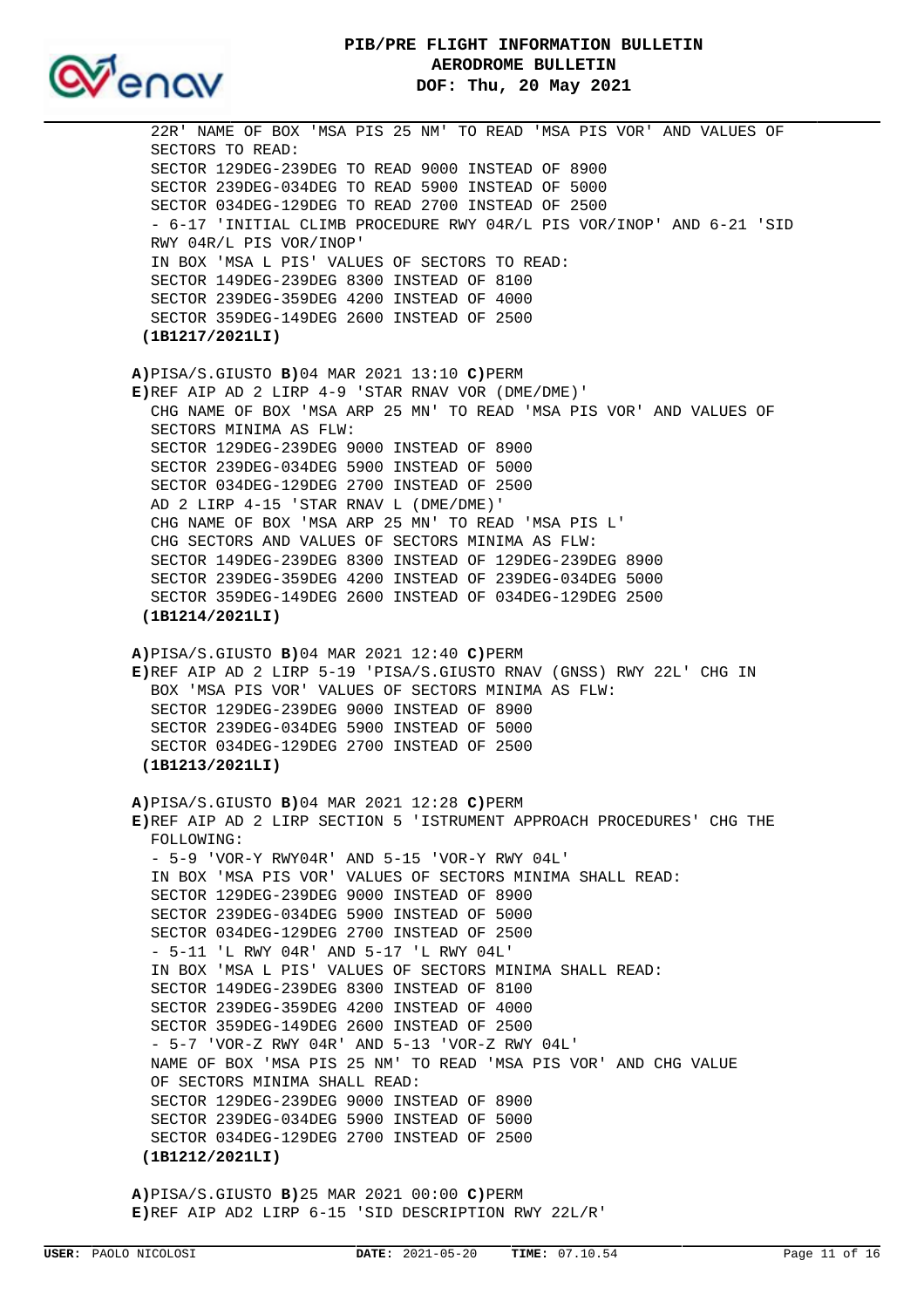

 REFERING TO SID 'ASVOL 5C' DELETE FOLLOWING RMK: WHEN LI-R70 IS ACTIVE, MCA/MCL: PIS VOR/DME 4000FT, RDL 004/43 ELB VORTAC OR RDL 004 ELB VORTAC/15NM PIS DME: FL90 OTHER DATA UNCHANGED  **(1B1158/2021LI) A)**PISA/S.GIUSTO **B)**25 MAR 2021 00:00 **C)**PERM **E)**REF AIP AD2 LIRP 6-11 'SID DESCRIPTION RWY 04R/L' REFERING TO SID 'ASVOL 5A' DELETE FOLLOWING REMARK: WHEN LI-R70 IS ACTIVE, MCA/MCL: PIS VOR/DME 4000FT, RDL 004/43 ELB VORTAC OR RDL 004 ELB VORTAC/15NM PIS DME: FL90 OTHER DATA UNCHANGED  **(1B1157/2021LI) A)**PISA/S.GIUSTO **B)**25 MAR 2021 00:00 **C)**PERM **E)**REF AIP AD 2 LIRP 4-1 'STAR VOR' 4-5 'STAR PIS-L' 4-9 'STAR RNAV VOR (DME/DME)' 4-15 'STAR RNAV L (DME/DME)' CHANGE 'R 70' UPPER LIMIT TO READ FL100 INSTEAD OF 6000FT AMSL  **(1B1079/2021LI)**

### **LIQL (LUCCA/TASSIGNANO)**

**A)**LUCCA/TASSIGNANO **B)**06 MAG 2021 13:31 **C)**31 MAY 2021 17:00 **E)**TESTO ITALIANO: ORARIO SERVIZI AEROPORTUALI CAMBIA COME SEGUE: MER, GIO, VEN 0800-1500 SAB 0700-1600 DOM 0700-1700 ENGLISH TEXT: AERODROME SER OPR HR CHANGE AS FOLLOWS: WED, THU, FRI 0800-1500 SAT 0700-1600 SUN 0700-1700 MON-THU CLOSED REF AIP AD 2 LIQL 1-1  **(1C0448/2021LI)**

#### **LIPE (BOLOGNA/BORGO PANIGALE)**

**A)**BOLOGNA/BORGO PANIGALE **B)**20 MAG 2021 22:01 **C)**28 MAY 2021 03:30 **D)**20 27 2201-0330, 21 25 2210-0330 AND 24 2230-0330 **E)**ACFT STANDS FM 205 TO 219 AND ACFT STANDS 2051, 2081, 2151, 2201, 2202 CLOSED DUE TO WIP REF AIP AD 2 LIPE 2-7  **(1A3088/2021LI)**

**A)**BOLOGNA/BORGO PANIGALE **B)**20 MAG 2021 22:01 **C)**28 MAY 2021 03:30 **D)**20 27 2201-0330, 21 25 2210-0330 AND 24 2230-0330 **E)**ACFT STAND TAXILANE 'N' AND APRON TAXIWAY 'Z' BTN START POINT U1 AND L2 (BOTH INCLUDED) CLSD DUE TO WIP. RMK: ICAO SGL PROVIDED REF AIP AD 2 LIPE 2-7  **(1A3086/2021LI)**

**A)**BOLOGNA/BORGO PANIGALE **B)**20 MAG 2021 22:01 **C)**28 MAY 2021 03:30 **D)**20 27 2201-0330, 21 25 2210-0330 AND 24 2230-0330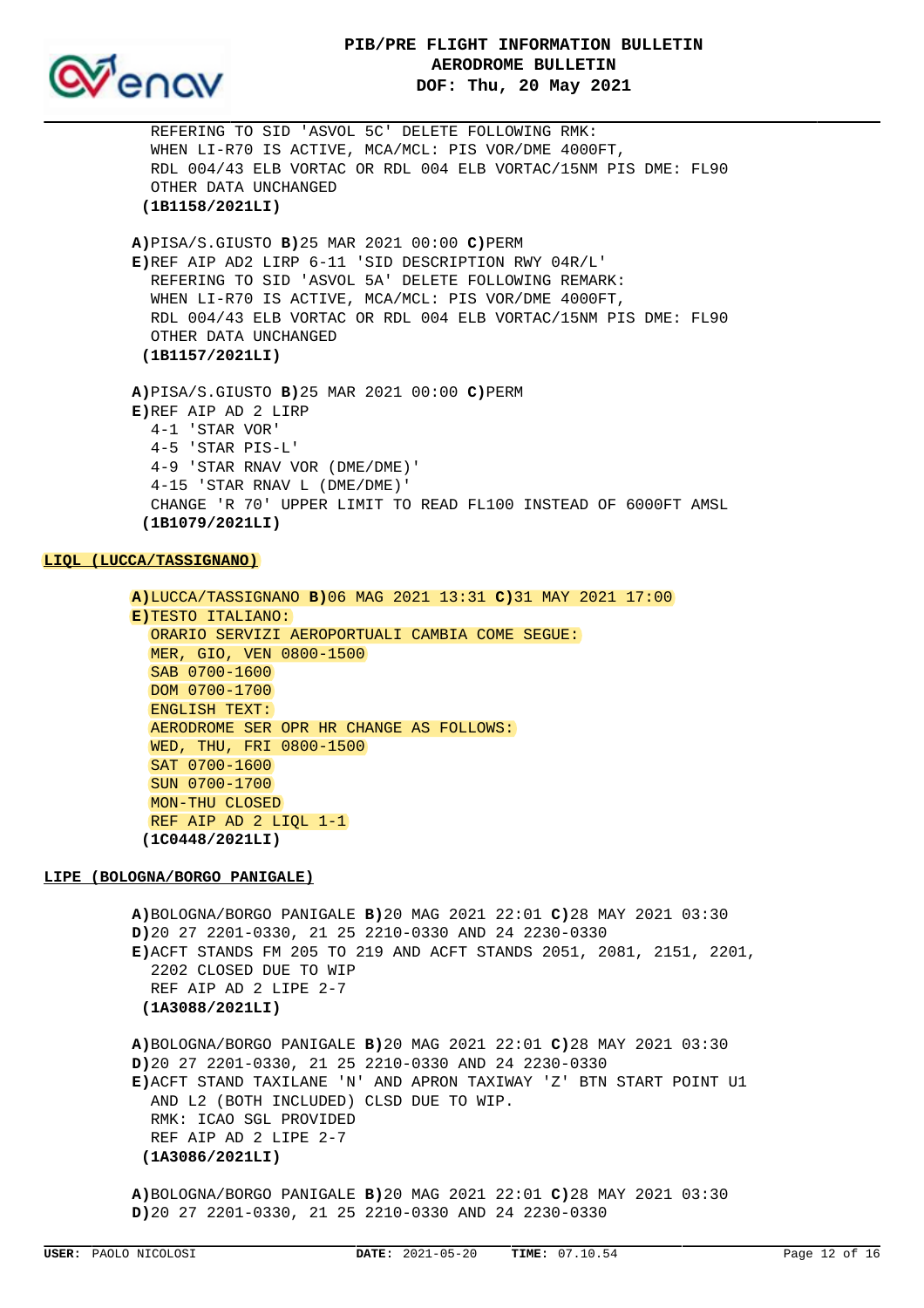

| E)TAXIWAY TP, TN AND TM CLOSED DUE TO WIP.<br>ICAO SGL PROVIDED.<br>REF AIP AD 2 LIPE 2-1<br>(1A3085/2021LI)                                                                                                                                                                                                                                                                                                                                                                                       |
|----------------------------------------------------------------------------------------------------------------------------------------------------------------------------------------------------------------------------------------------------------------------------------------------------------------------------------------------------------------------------------------------------------------------------------------------------------------------------------------------------|
| A)BOLOGNA/BORGO PANIGALE B)20 MAG 2021 22:01 C)28 MAY 2021 03:30<br>D)20 27 2201-0330, 21 25 2210-0330 AND 24 2230-0330<br>E)FUEL AVGAS 100LL NOT AVBL DUE TO WIP<br>REF AIP AD 2 LIPE 1-1<br>(1A3083/2021LI)                                                                                                                                                                                                                                                                                      |
| A)BOLOGNA/BORGO PANIGALE $B$ )17 MAG 2021 18:04 C)PERM<br>E)REF AIP AD 2 LIPE 2-9, 'AERODROME GROUND MOVEMENT CHART ICAO:<br>CODE E AIRCRAFT AND ANTONOV 124', 'ICAO CODE 'E' AIRCRAFT TAXI<br>ROUTE', REFERRING TO 'RWY 12 LEGEND', 'REMARKS' ADD TO READ:<br>TWY 'G' CAN BE USED ONLY BY ACFT ENTERING TWY TS.<br>(1A3043/2021LI)                                                                                                                                                                |
| $A)$ BOLOGNA/BORGO PANIGALE $B)17$ MAG 2021 17:49 C)PERM<br>E)REF AIP AD2 LIPE 1-10 ITEM 20 'LOCAL TRAFFIC REGULATIONS',<br>BOX 3 'SPECIAL RULES FOR TAXIWAY USE', POINT 10 'SPECIAL RULES FOR<br>AIRCRAFT WITH ICAO CODE E', ADD TO READ (AND RENAME ALL<br>SUBSEQUENT ITEMS ACCORDING):<br>C) TWY 'G' FOR ARRIVING ACFT CAN BE USED ONLY BY ACFT ENTERING TWY TS<br>(1A3042/2021LI)                                                                                                              |
| A)BOLOGNA/BORGO PANIGALE B)06 MAG 2021 12:53 C)03 AUG 2021 22:00 EST<br>E)COVID 19 INFORMATION:<br>PASSENGERS BOARDING, DISEMBARKING AND IMMIGRATION OPS MAY BE DELAYED<br>DUE TO LIMITATIONS AND RESTRICTIONS CONTAINED IN MINISTERIAL DECREES<br>AND RELEVANT NOTAM IN FORCE.<br>FLT OPERATED WITH SCHEDULES OUTSIDE THE ASSOCLEARANCE SLOTS AND<br>DIVERTED FLT SUBJ POSSIBLE CONSIDERABLE DLA DUE TO PRESENCE OF<br>HANDLING AGENTS NOT GRANTED<br>REF AIP AD 2 LIPE 1-2.<br>(1A2800/2021LI)   |
| A)BOLOGNA/BORGO PANIGALE B)02 MAG 2021 20:00 C)30 JUL 2021 23:59 EST<br>E) PILOTS ARE REQUESTED TO REPORT BRAKING ACTION ON RWY TO ATS UNIT<br>WHENEVER THE RWY IS WET OR CONTAMINATED DUE TO GRF (GLOBAL<br>REPORTING FORMAT) RWY CONDITION ASSESSMENT TRIAL ONGOING. PILOTS<br>ARE REQUESTED TO USE THE FOLLOWING PHRASEOLOGY: GOOD, GOOD TO<br>MEDIUM, MEDIUM, MEDIUM TO POOR, POOR AND LESS THAN POOR<br>REF AIP AD 2 LIPE 1-1<br>(1A2703/2021LI)                                              |
| A)BOLOGNA/BORGO PANIGALE B) 20 MAG 2021 00:00 C) 02 JUN 2021 23:59<br>E)TRIGGER NOTAM-PERM AIP AIRAC AMDT 4/21 EFFECTIVE DATE 20 MAY 2021<br>BOLOGNA/BORGO PANIGALE AD<br>- AERODROME GROUND MOVEMENT CHART UPDATED<br>- REVIEW OF STAR<br>- CHANGES OF INFORMATION PUBLISHED IN AD 2 SECTION, PAGES 1-1<br>AND FOLLOWING<br>- AERODROME OBSTACLES CHARTS TYPE A AND B UPDATED<br>- PRECISION APPROACH TERRAIN CHART UPDATED<br>AIRAC IS POSTED AND AVBL ON WEBSITE WWW.ENAV.IT<br>(1A2155/2021LI) |

**A)**BOLOGNA/BORGO PANIGALE **B)**01 APR 2021 17:12 **C)**29 JUN 2021 23:59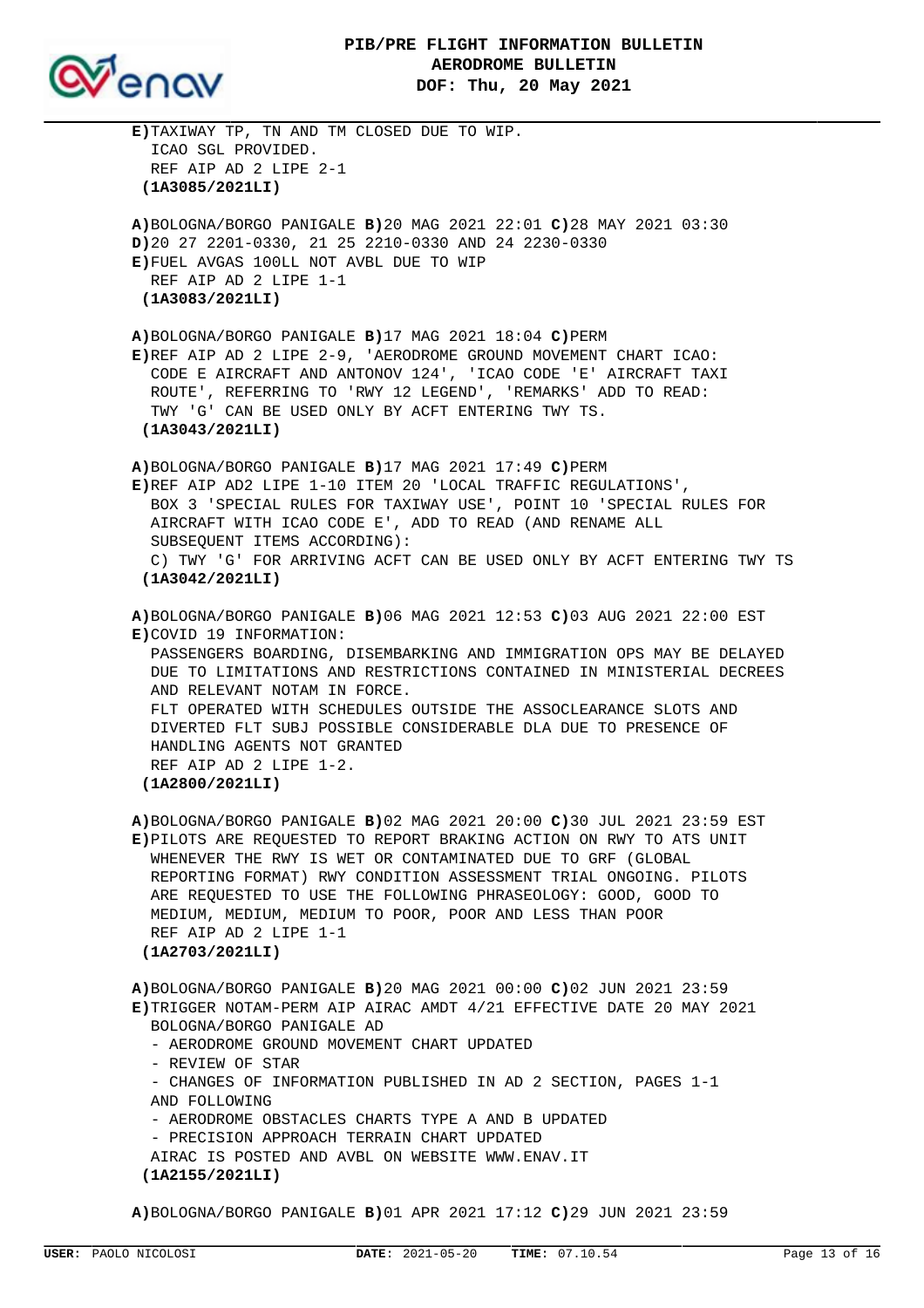

**E)**ARGOS VIP PRIVATE HANDLING OPR HR AND CONTACTS CHG AS FOLLOWS: HR 0800-1400 (0700-1300) HR 1400-0800 (1300-0700) AVBL ON REQUEST WITH 30MIN PN (H24) MOBILE: +393924314754 +393487416727 +393202874089 REF AIP AD2 LIPE 1-2  **(1A2041/2021LI) A)**BOLOGNA/BORGO PANIGALE **B)**01 APR 2021 14:43 **C)**PERM **E)**REF AIP AD2 LIPE 1-2 ITEM 4 'HANDLING SERVICES AND FACILITIES' BOX 7 'REMARKS' CHG POINT 1) TO READ: 1) HR 2300-0400 (2200-0300): WHEN NO HANDLING AGREEMENT IS ARRANGED BETWEEN CARRIER AND HANDLER, ONLY FOLLOWING SERVICES WILL BE GRANTED: - PASSENGERS/BAGGAGE UNLOADING - COACH OR TAXI CALL FOR PASSENGER TRANSPORTATION  **(1A2037/2021LI) A)**BOLOGNA/BORGO PANIGALE **B)**11 MAR 2021 18:36 **C)**PERM **E)**REF AIP AD 2 LIPE 1-11 ITEM 20 'LOCAL TRAFFIC REGULATIONS', BOX 3 'SPECIAL RULES FOR TAXIWAY USE' POINT 9 'SPECIAL RULES FOR AIRCRAFT WITH ICAO CODE D', CHG TO READ: A) AIRCRAFT ENTERING/LEAVING THE APRON SHALL USE ONLY TWY TW, TM, TP, TU, TS. OTHER DATA UNCHANGED  **(1A1529/2021LI) A)**BOLOGNA/BORGO PANIGALE **B)**15 FEB 2021 23:01 **C)**PERM **E)**REF AIP AD2 LIPE 1-10, ITEM 20 'LOCAL TRAFFIC REGULATIONS', POINT 2 'APRON' SUB-POINT 6 'AIRCRAFT MOVEMENT ON APRONS', PARAGRAPH 'C' CHG TO READ: PUSH-BACK OF ICAO CODE E AIRCRAFT FROM APRON 3 OTHER DATA IN PARAGRAPH 'C' UNCHANGED  **(1A0829/2021LI) A)**BOLOGNA/BORGO PANIGALE **B)**15 FEB 2021 23:01 **C)**PERM **E)**REF AIP AD2 LIPE 1-10 ITEM 20 'LOCAL TRAFFIC REGULATIONS' BOX 3 'SPECIAL RULES FOR TAXIWAY USE' POINT 11) 'SPECIAL RULES FOR AIRCRAFT WIH ICAO CODE F' CHG AS FLW: A) AIRCRAFT TAXI IN THE MANOEUVRING AREA MUST BE IN ACCORDANCE TO THE AERODROME GROUND MOVEMENT CHART PUBLISHED IN AIP B) TWY C/D/E/F/G/H CANNOT BE USED C) IN ORDER TO AVOID JET-BLAST DAMAGE, FOUR-ENGINE AIRCRAFT SHALL TAXI ON ALL TWY AND TAXILANES WITH OUTER ENGINES AT IDLE POWER D) AIRCRAFT PARKED ON STAND 114 SHALL BE PUSHED-BACK ON TWY T THROUGH TWY TS E) USE OF APRON TWY U AND W IS NOT ALLOWED F) AIRCRAFT SHALL USE TWY TS AS EXIT/ENTRY TWY FROM/TO STAND 114 G) BACK-TRACK RWY 30 VIA TWY J IS NOT ALLOWED H) TWY J IS USABLE ONLY FOR FOLLOWING OPERATIONS: - LINE UP RWY 30 - ENTER THE RWY 30 FOR SUBSEQUENT EXIT VIA TWY K. I) WHEN IAP FOR RWY 30 IN USE ACFT SHALL USE ONLY INTERMEDIATE HOLDING PSN (IHP) T3  **(1A0827/2021LI) A)**BOLOGNA/BORGO PANIGALE **B)**05 FEB 2021 18:31 **C)**PERM **E)**REF AIP AD 2 LIPE 1-18 BOX 23 'ADDITIONAL INFORMATION', ITEM 1 'DE-ICING OPERATIONS', SUB ITEM 2 'PROCEDURES', POINT 'G' CHG TO

READ: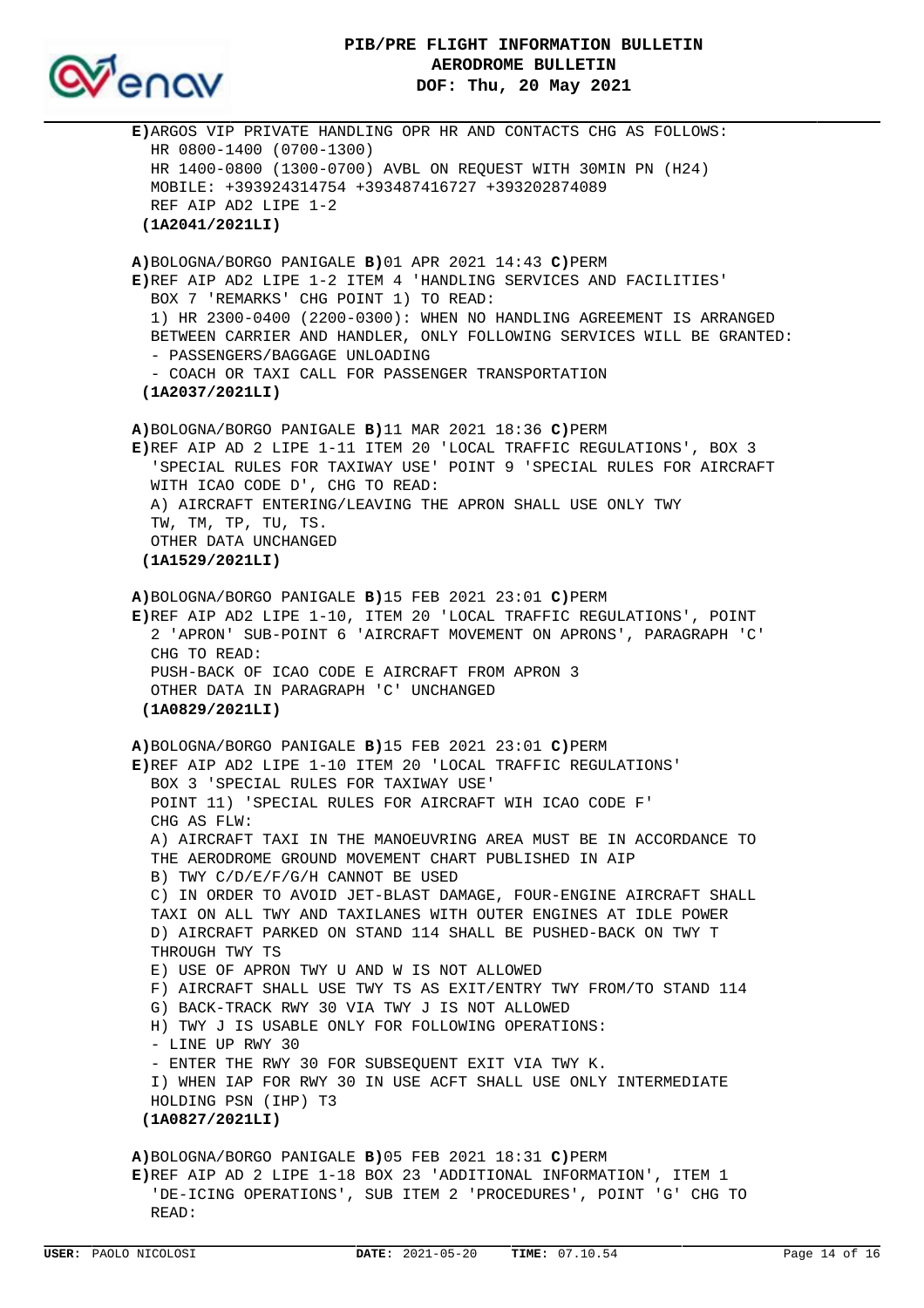

 AFTER DE-ICING PROCEDURES HAVE BEEN COMPLETED, PILOT IN COMMAND: -SHALL REQUEST 'ANTI-ICING CODE' VIA VHF FREQUENCY 131.405MHZ 'BOLOGNA DE-ICING' -SHALL CONTACT TWR TO REQUEST TAXI INSTRUCTIONS ONLY AFTER OK SIGNAL RECEIVED BY MARSHALLER PRESENT ON THE STAND  **(1A0791/2021LI) A)**BOLOGNA/BORGO PANIGALE **B)**22 DIC 2020 11:38 **C)**PERM **E)**REF AIP AD 2 LIPE 1-18,BOX 23 'ADDITIONAL INFORMATION', ITEM 1 'DE-ICING OPERATIONS' CHG INFO RELATED TO FLUID TYPE TO READ: LIQUID TYPES: HOT WATER AND TYPE II (KILFROST ABC K-PLUS) MIXING PERCENTAGES 25,50,100 PER CENT  **(1A8156/2020LI) A)**BOLOGNA/BORGO PANIGALE **B)**04 MAG 2021 09:00 **C)**PERM **E)**REF AD 2 LIPE 5-3 INSTRUMENT APPROACH PROCEDURE 'ILS-Z RWY 12'. REFFERRING TO CHART PROFILE VIEW. MODIFY 'EMDUD' INTERMEDIATE FIX DISTANCE LABEL TO READ 10.5NM IBLN DME INSTEAD OF 11.5NM IBLN DME DUE TO MISPRINT. OTHER DATA UNCHANGED  **(1A2730/2021LI) A)**BOLOGNA/BORGO PANIGALE **B)**28 APR 2021 10:56 **C)**31 MAY 2021 23:59 EST **E)**STANDARD INSTRUMENT ARRIVAL PROCEDURES VOR ATC DISCRETION: - RIPDU 1R SHALL BE CONSIDERED PLANNABLE - NIGSO 1R SHALL BE CONSIDERED PLANNABLE - MIVBO 1N SHALL BE CONSIDERED PLANNABLE - MIVBO 1S SHALL BE CONSIDERED PLANNABLE - LOMED 1R SHALL BE CONSIDERED PLANNABLE REF AIP AD 2 LIPE 4-15/17/1  **(1A2590/2021LI) A)**BOLOGNA/BORGO PANIGALE **B)**01 APR 2021 14:53 **C)**29 JUN 2021 23:00 EST **E)**FLW OBST LGT UNSERVICEABLE ON: -BUILDING PSN (WGS-84:) 443105.8N 0112014.8E ELEV AGL 46.5M/152.6FT ELEV AMSL 82.2M/269.7FT -ANTENNA OVER BUILDING PSN (WGS-84) 443013.5N 0111642.3E ELEV AGL 58.0M/190.3FT ELEV AMSL 112.2M/368.1FT -ANTENNA OVER BUILDING PSN (WGS-84) 443015.6N 0111643.3E ELEV AGL 63.5M/208.3FT ELEV AMSL 109.5M/359.3FT -ANTENNA OVER BUILDING PSN (WGS-84) 443017.5N 0111644.4E ELEV AGL 64.0M/210.0FT ELEV AMSL 109.0M/357.6FT -ANTENNA PSN (WGS-84) 442850.0N 0111923.8E ELEV AGL 56.5M/185.4FT ELEV AMSL 291.5M/956.4FT -ANTENNA OVER BUILDING PSN (WGS-84) 443029.4N 0112155.3E ELEV AGL 84.0M/275.6FT ELEV AMSL 134.3M/440.6FT -POLE OVER BUILDING PSN (WGS-84) 443029.2N 0112156.5E ELEV AGL 90.3M/296.3FT ELEV AMSL 134.3M/440.6FT -ANTENNA OVER BUILDING PSN (WGS-84) 443027.8N 0112156.1E ELEV AGL 84.0M/275.6FT ELEV AMSL 129.9M/426.2FT -ANTENNA OVER BUILDING PSN (WGS-84) 443034.9N 0112147.9E ELEV AGL 80.0M/262.5FT ELEV AMSL 122.2M/400.9FT -ANTENNA OVER BUILDING PSN (WGS-84) 443029.6N 0112148.9E ELEV AGL 85.7M/281.2FT ELEV AMSL 129.8M/425.9FT -POLE OVER BUILDING PSN (WGS-84) 443030.1N 0112149.3E ELEV AGL 84.8M/278.2FT ELEV AMSL 128.8M/422.6FT -ANTENNA AND BUILDING PSN (WGS-84) 443029.0N 0112156.6E ELEV AGL 89.2M/292.7FT ELEV AMSL 133.2M/437.0FT